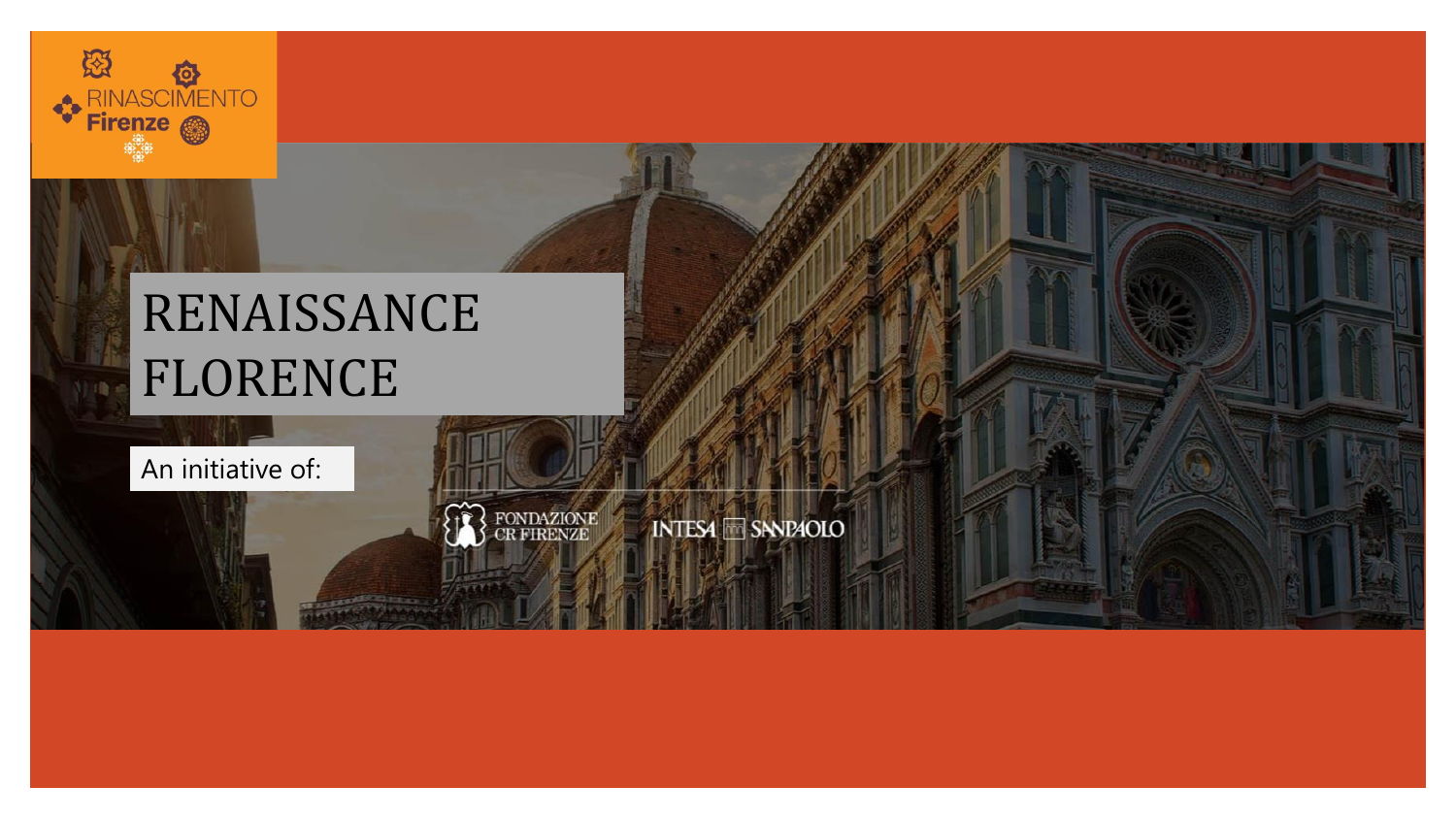# Renaissance Project Florence

The Project, promoted by Fondazione CR Firenze and Intesa Sanpaolo, aims to promote and support entrepreneurial projects for relaunching the economic activity in the territory of the Metropolitan City of Florence, which has been hard hit by the economic/financial crisis following the Covid-19 pandemic. The Project intends to stimulate the relaunching of projects that have a clear and appreciable social impact, meaning that are able to re-launch employment and ensure the maintenance of a healthy economic system in the territory while proposing new entrepreneurial activities.

The calls are intended to award non-repayable grants accompanied by impact loans, at a subsidised rate and without guarantees, to activities falling within the intervention sector and interested in carrying out projects to consolidate, adapt, renew, innovate and/or reorganise their activities, following the change in working and living conditions as a result of the Covid-19 pandemic.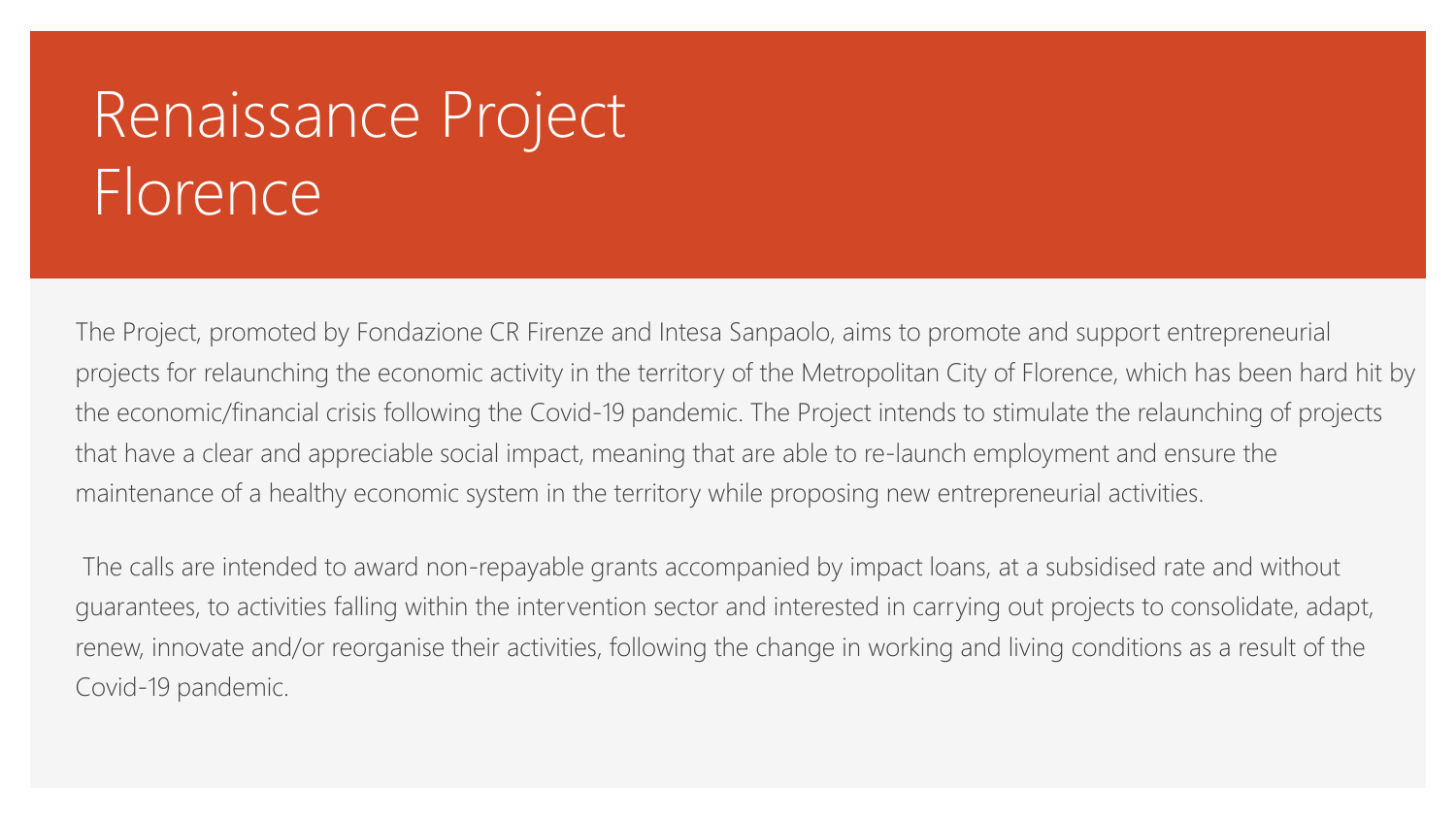#### **CALL FOR ARTISTIC HANDICRAFTS**

For the implementation of this call for proposals, the Fondazione has made available to OMA a ceiling of  $€1$  million in the form of a non-repayable special purpose grant which will be used by OMA to disburse individual non-repayable grants to applicants who have been selected according to the criteria for access to the call, on the basis of its unquestionable judgement regarding the project presented by the applicant as well as its social impact on the territory, on the positive outcome of the preliminary investigation carried out by Intesa Sanpaolo for the granting of the impact loan, and on the broader provisions and principles contained in this call. For the implementation of the call, Intesa has made available a ceiling of €5 million in the form of impact loans to applicants selected by OMA.

#### **CALL FOR PROPOSALS FOR TOURISM AND ITS CULTURAL SECTOR**

For the implementation of this call for proposals, the Fondazione has made available to OMA a ceiling of €3 million in the form of a non-repayable special purpose grant which will be used by OMA to disburse individual non-repayable grants to applicants who have been selected according to the criteria for access to the call for proposals, on the basis of its unquestionable judgement regarding the project presented by the applicant as well as its social impact on the territory, on the positive outcome of the preliminary investigation carried out by Intesa Sanpaolo for the granting of the impact loan, and on the broader provisions and principles contained in this call for proposals. For the implementation of the call, Intesa has made available a ceiling of €15 million in the form of impact loans in favour of the applicants selected by OMA.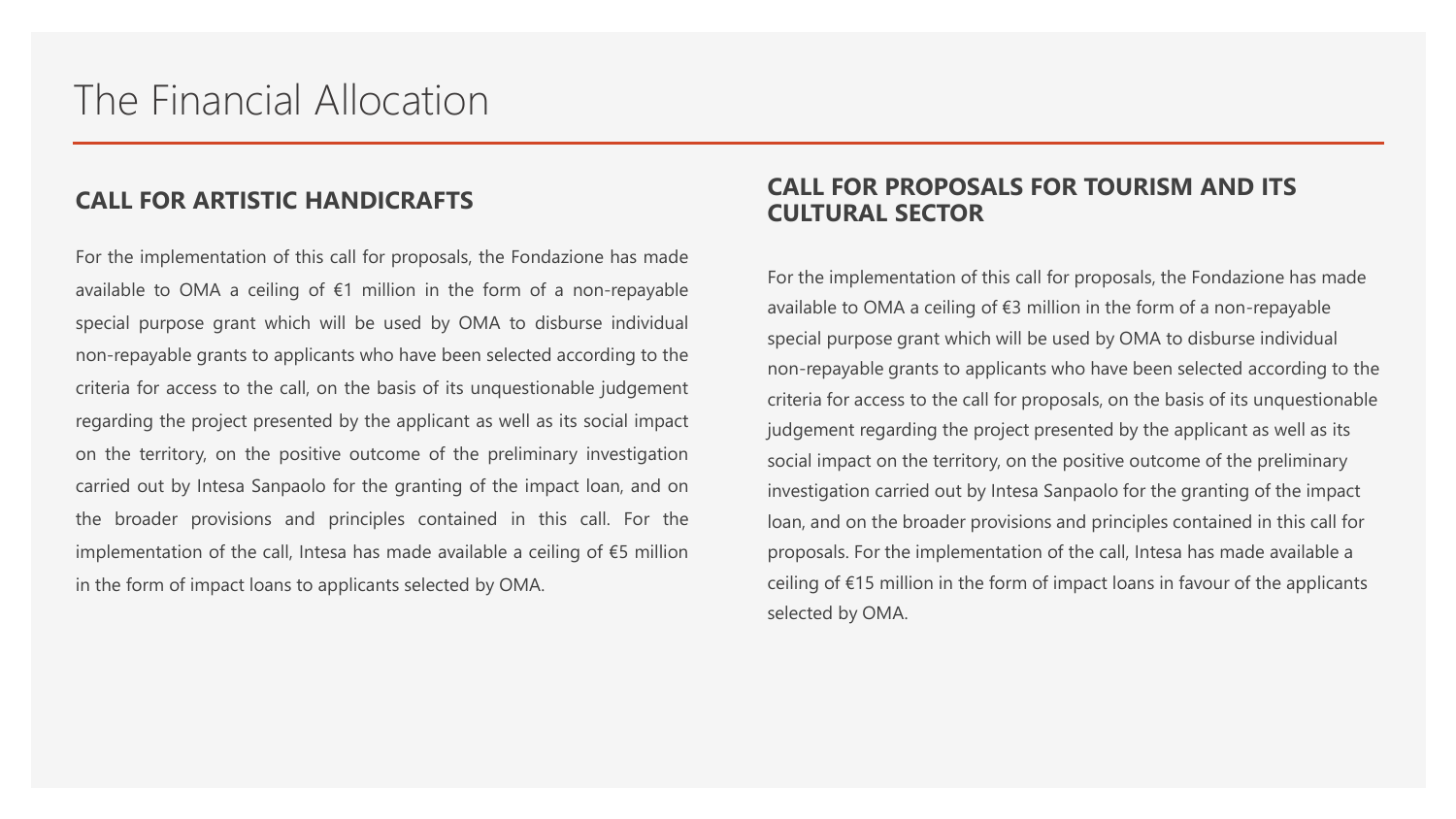Co-investment in the initiative by the entrepreneur who owns the business and/or its partners is required, with permanent resources in the form of a capital contribution or a capital increase in order to increment equity for an amount of at least 50% of the total of the non-repayable grant.



**1** Shareholders' contribution of fresh resources into the company

**2** Grant awarded by the Implementing Party

**3** Impact loan by Intesa Sanpaolo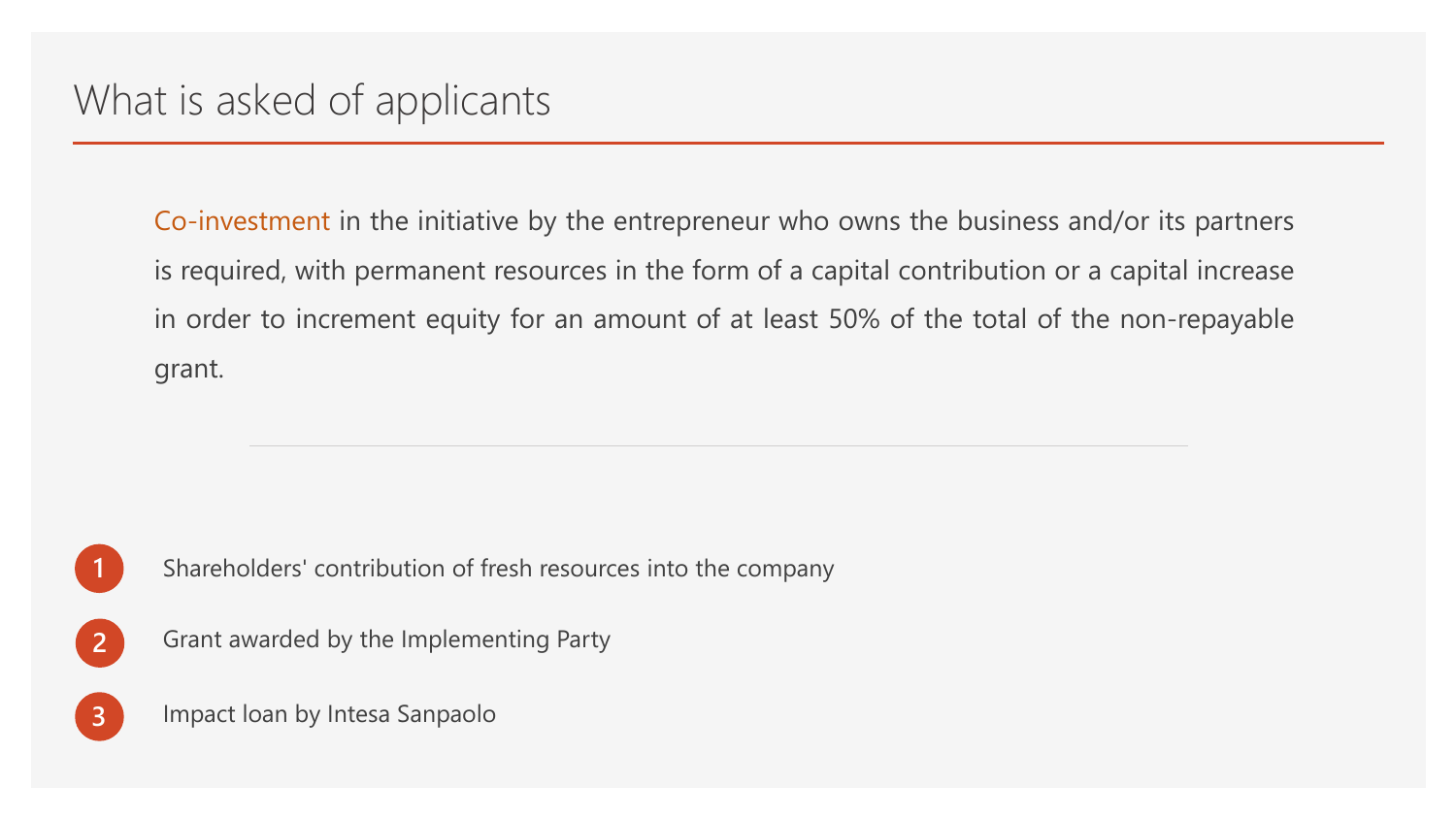### THE SIZE OF THE GRANT AND THE IMPACT LOAN AND HOW THEY WILL BE DISBURSED

**1** The grant, which will be between €20,000 and €100,000, is proportionate to the project submitted, the co-investment, and the impact loan. More specifically, the non-repayable grant cannot be more than twice the amount of the co-investment.



The impact loan, which will be between  $€60,000$  and  $€500,000$ , is proportionate to the costs/investments of the project and the size of the grant. More specifically, the loan cannot be more than 5 times the amount of the grant.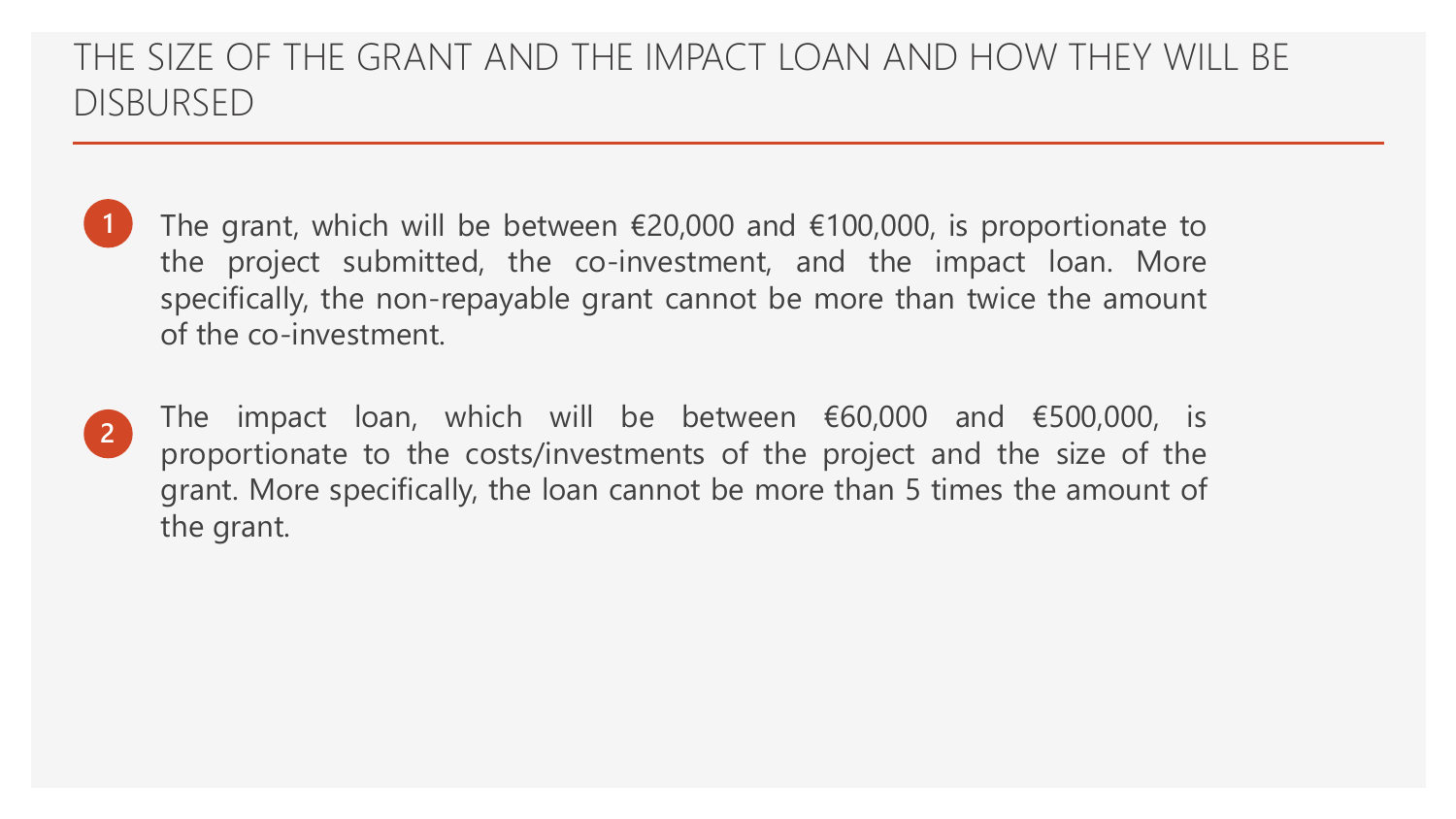## FINANCIAL COVERAGE